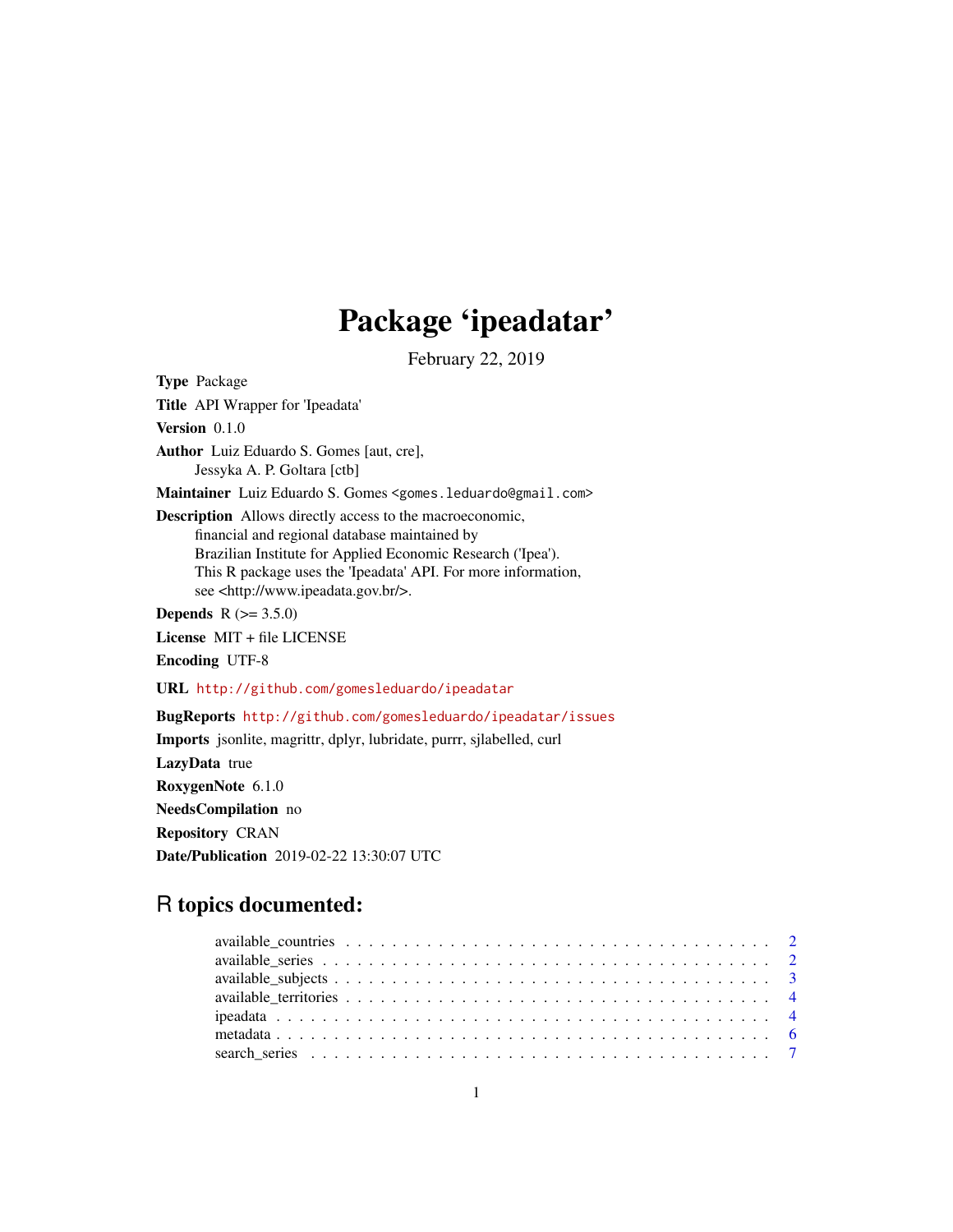#### <span id="page-1-0"></span>**Index** [8](#page-7-0) **8**

available\_countries *List with available countries*

## Description

Returns a list with available countries from Ipeadata API database.

#### Usage

```
available_countries(language = c("en", "br"))
```
## Arguments

language String specifying the selected language. Language options are English ("en", default) and Brazilian portuguese ("br").

## Value

A data frame containing ISO 3 code and name of available countries.

## Examples

```
# Available countries (in English)
all_countries <- available_countries()
```

```
# Available countries (in Brazilian portuguese)
all_countriesBR <- available_countries(language = "br")
```
<span id="page-1-1"></span>available\_series *List with available series*

## Description

Returns a list with available series from Ipeadata API database.

## Usage

```
available_series(language = c("en", "br"))
```
## Arguments

language String specifying the selected language. Language options are English ("en", default) and Brazilian portuguese ("br").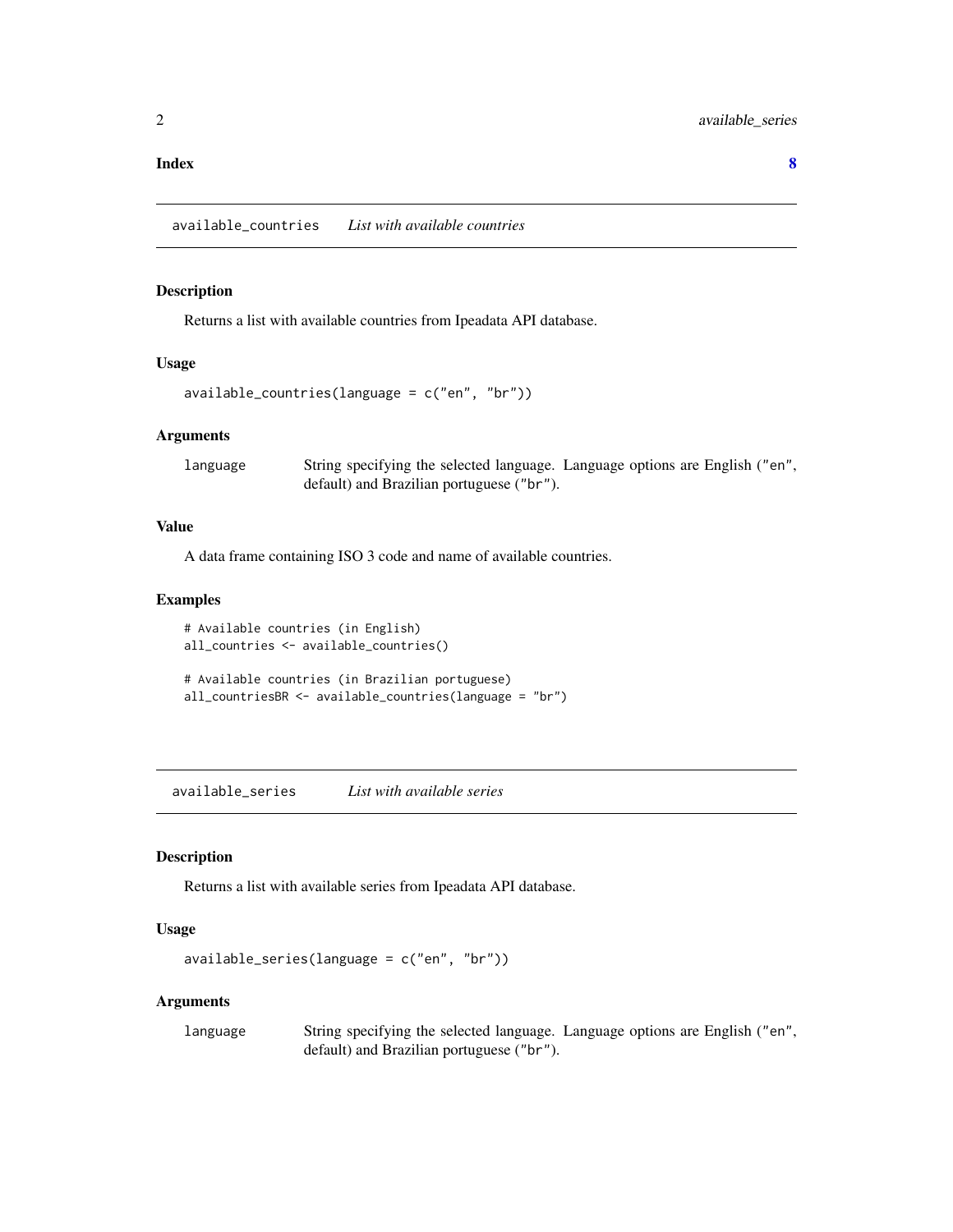## <span id="page-2-0"></span>available\_subjects 3

## Value

A data frame containing Ipeadata code, name, theme, source, frequency, last update and activity status of available series.

## Note

The original language of the available series' names were preserved.

## Examples

```
# Available series (in English)
all_series <- available_series()
# Available series (in Brazilian portuguese)
all_seriesBR <- available_series(language = "br")
```
<span id="page-2-1"></span>available\_subjects *List with available subjects*

#### Description

Returns a list with available subjects from Ipeadata API database.

## Usage

```
available_subjects(language = c("en", "br"))
```
## Arguments

language String specifying the selected language. Language options are English ("en", default) and Brazilian portuguese ("br").

#### Value

A data frame containing code and name of available subjects.

```
# Available subjects (in English)
all_subjects <- available_subjects()
# Available subjects (in Brazilian portuguese)
all_subjectsBR <- available_subjects(language = "br")
```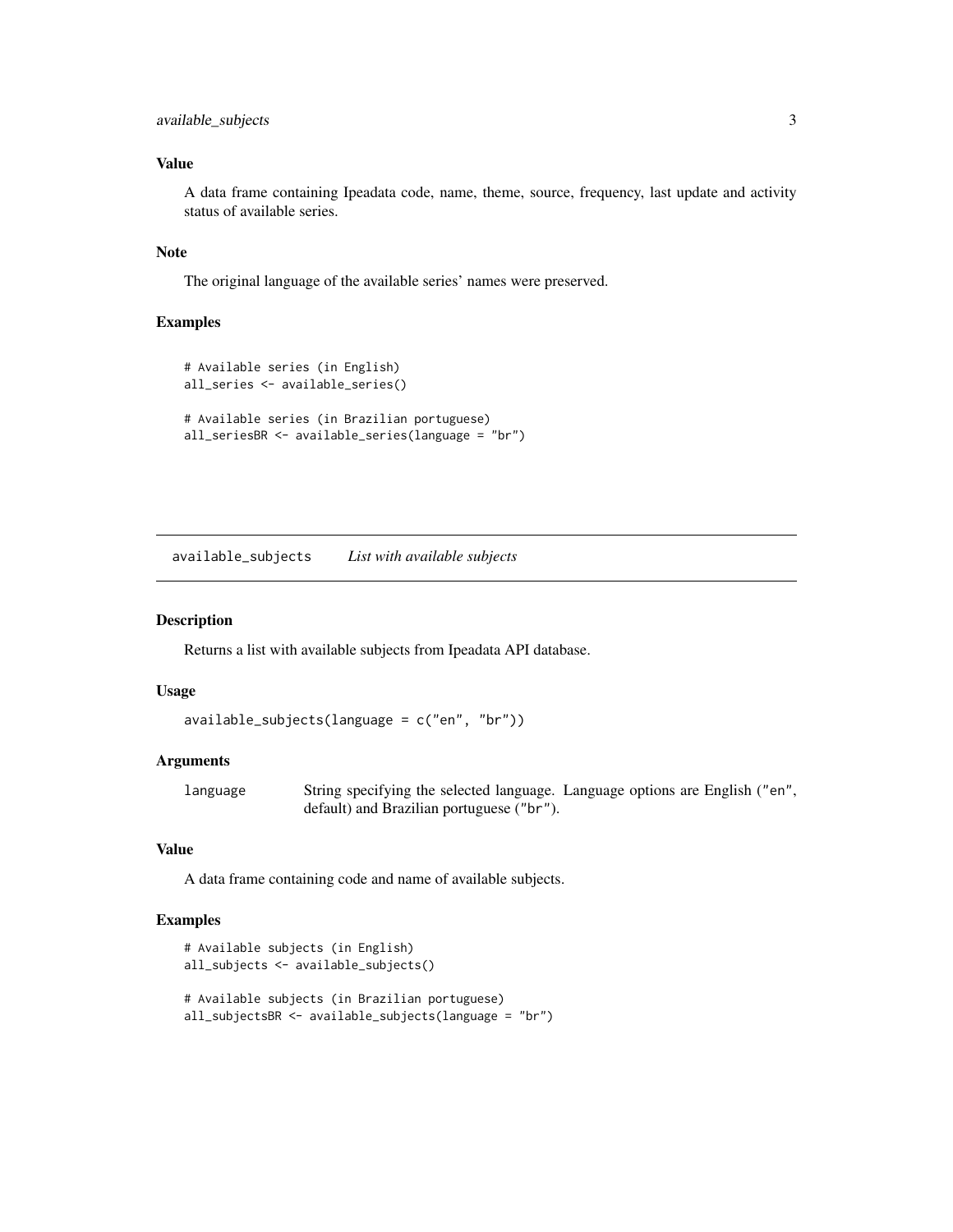<span id="page-3-1"></span><span id="page-3-0"></span>available\_territories *List with available territorial divisions*

#### Description

Returns a list with available Brazilian territorial divisions from Ipeadata API database.

#### Usage

```
available_territories(language = c("en", "br"))
```
## Arguments

language String specifying the selected language. Language options are English ("en", default) and Brazilian portuguese ("br").

## Value

A data frame containing unit name, code, name and area (in km2) of Brazilian territorial divisions.

## Examples

```
# Available territories (in English)
all_territories <- available_territories()
# Available territories (in Brazilian portuguese)
all_territoriesBR <- available_territories(language = "br")
```
ipeadata *Returns a database about the requested series*

## Description

Returns a list with available database about the requested series.

## Usage

```
ipeadata(code, language = c("en", "br"), quiet = FALSE)
```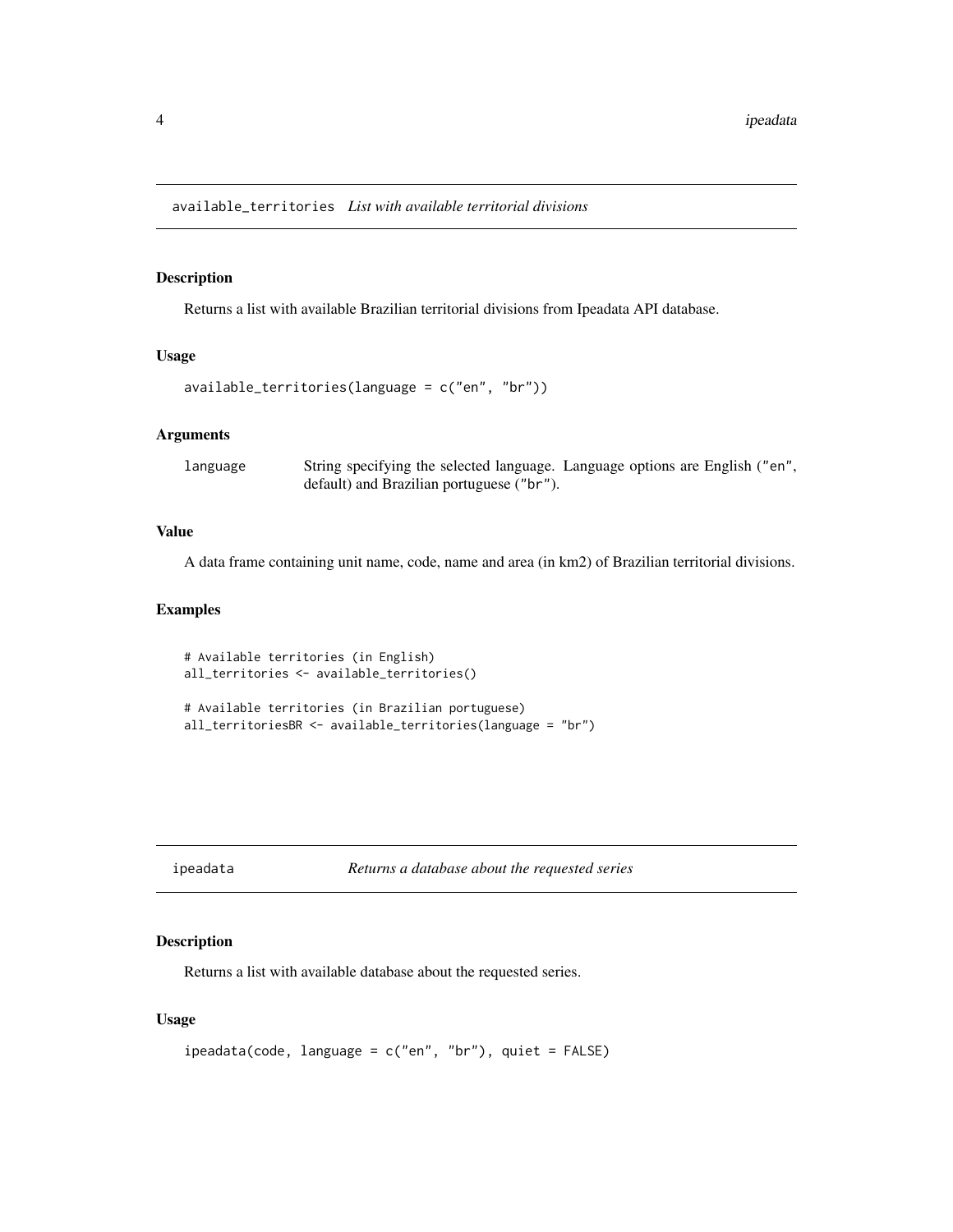#### <span id="page-4-0"></span>ipeadata 5

## Arguments

| code     | A character vector with Ipeadata code.                                                                                    |
|----------|---------------------------------------------------------------------------------------------------------------------------|
| language | String specifying the selected language. Language options are English ("en",<br>default) and Brazilian portuguese ("br"). |
| quiet    | Logical. If FALSE (default), a progress bar is shown.                                                                     |

## Value

A data frame containing Ipeadata code, date, value, territorial unit name and country or territorial code of requested series.

#### Note

The Ipeadata codes may be required by available\_series().

## References

This R package uses the Ipeadata API. For more information go to [http://www.ipeadata.gov.](http://www.ipeadata.gov.br/) [br/](http://www.ipeadata.gov.br/).

## See Also

[available\\_series](#page-1-1), [available\\_territories](#page-3-1)

```
# Data from
# "JPM366_EMBI366": J.P. Morgan Emerging Markets Bond Index (EMBI+), Brazil
# "SGS366_NASDAQ366": Nasdaq Composite Index - closed
data <- ipeadata(code = c("JPM366_EMBI366", "SGS366_NASDAQ366"))
# Data from
# "PRECOS12_IPCA12": Extended National Consumer Price Index (IPCA), Brazil
# in Brazilian portuguese
dataBR <- ipeadata(code = "PRECOS12_IPCA12", language = "br")
# Regional data from
# "CONSUMOTOT": Electric energy consumption, Brazil
dataReg <- ipeadata(code = "CONSUMOTOT")
```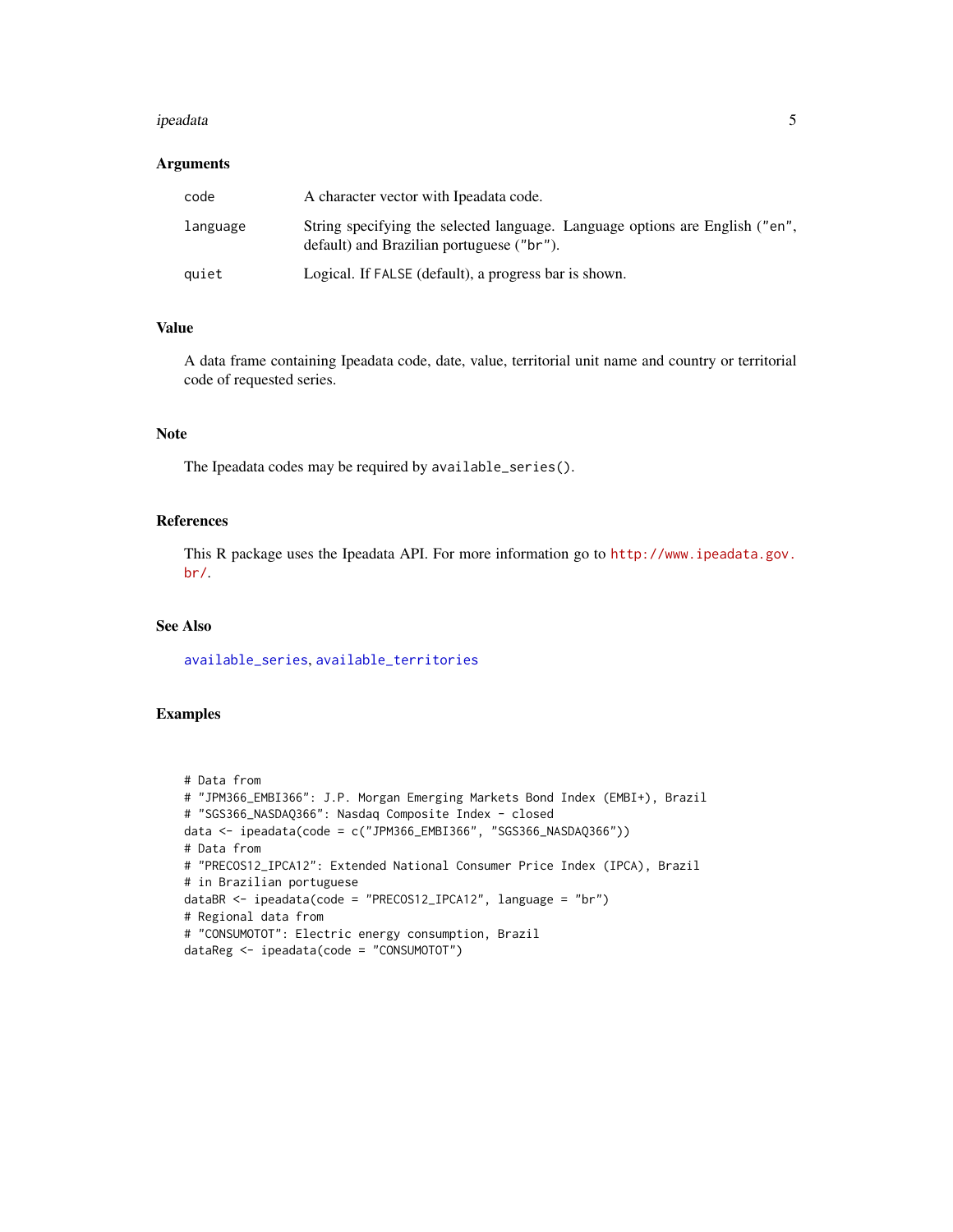<span id="page-5-0"></span>

#### Description

Returns a list with metadata information about the requested series.

#### Usage

```
metadata(code, language = c("en", "br"), quiet = FALSE)
```
## Arguments

| code     | A character vector with Ipeadata code.                                                                                    |
|----------|---------------------------------------------------------------------------------------------------------------------------|
| language | String specifying the selected language. Language options are English ("en",<br>default) and Brazilian portuguese ("br"). |
| quiet    | Logical. If FALSE (default), a progress bar is shown.                                                                     |

#### Value

A data frame containing Ipeadata code, name, short comment, last update, theme name, source's name and full name, source's URL, frequency, unity, multiplier factor, status, subject code and the country or territorial code of requested series.

#### Note

The original language of the available series' names and the comments were preserved. The Ipeadata codes may be required by available\_series().

#### References

This R package uses the Ipeadata API. For more information go to [http://www.ipeadata.gov.](http://www.ipeadata.gov.br/) [br/](http://www.ipeadata.gov.br/).

## See Also

[available\\_series](#page-1-1), [available\\_subjects](#page-2-1), [available\\_territories](#page-3-1)

```
# Metadata about
# "JPM366_EMBI366": J.P. Morgan Emerging Markets Bond Index (EMBI+), Brazil
# "SGS366_NASDAQ366": Nasdaq Composite Index - closed
meta <- metadata(code = c("JPM366_EMBI366", "SGS366_NASDAQ366"))
# Metadata about
# "PRECOS12_IPCA12": Extended National Consumer Price Index (IPCA), Brazil
```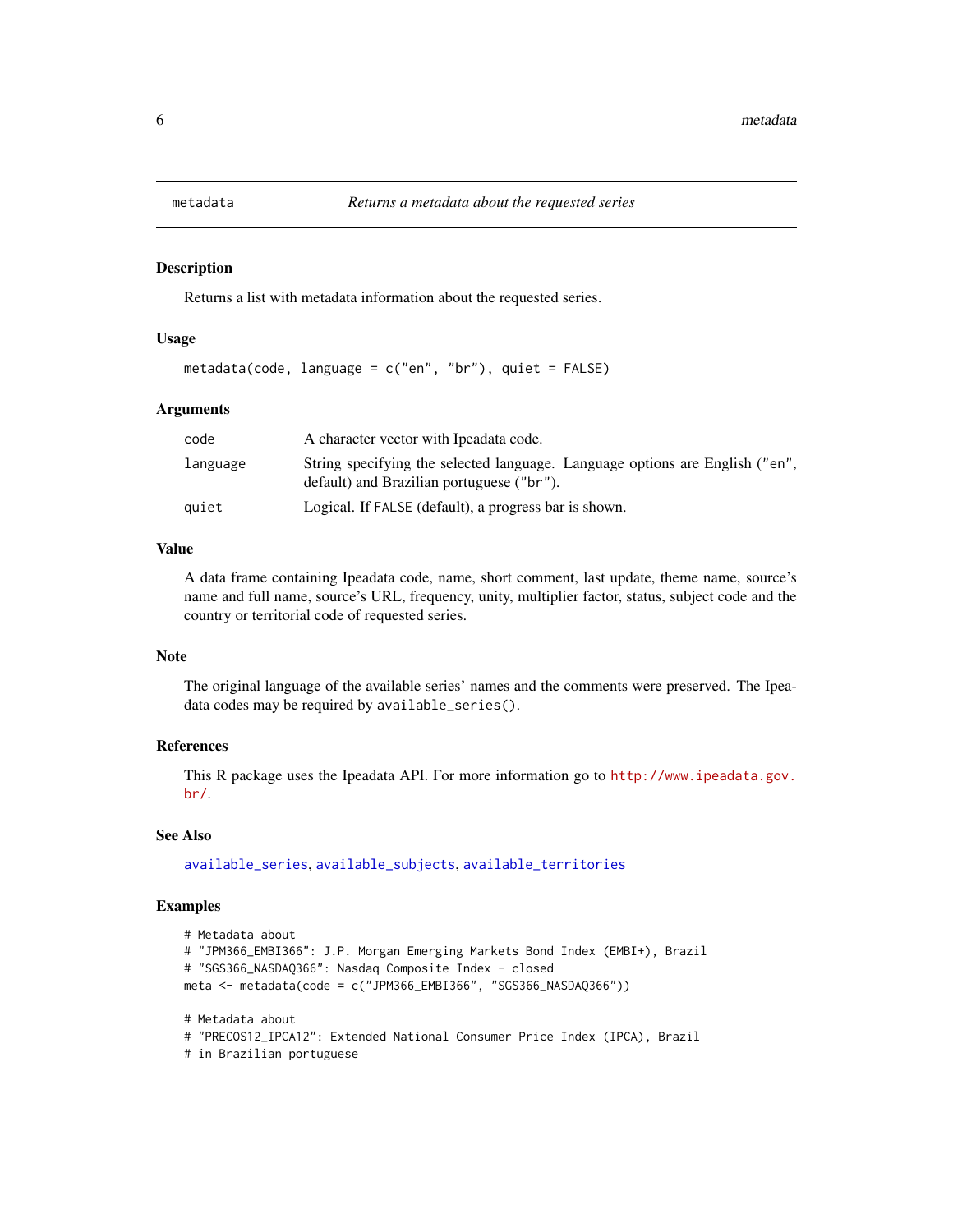## <span id="page-6-0"></span>search\_series 7

```
metaBR <- metadata(code = "PRECOS12_IPCA12", language = "br")
# Regional metadata about
# "CONSUMOTOT": Electric energy consumption, Brazil
metaReg <- metadata(code = "CONSUMOTOT")
```
search\_series *List with searched series*

#### Description

Returns a list with searched series by terms from Ipeadata API database.

## Usage

```
search_series(terms = NULL, fields = c('name'), language = c("en", "br"))
```
## Arguments

| terms    | A character vector with search terms.                                                                                     |
|----------|---------------------------------------------------------------------------------------------------------------------------|
| fields   | A character vector with table fields where matches are sought. See 'Details'.                                             |
| language | String specifying the selected language. Language options are English ("en",<br>default) and Brazilian portuguese ("br"). |

## Details

The fields options are "code", "name", "theme", "source", "freq", "lastupdate" and "status".

#### Value

A data frame containing Ipeadata code, name, theme, source, frequency, last update and activity status of searched series.

## Note

The original language of the available series' names were preserved.

```
# Search by 'ICMS' (Brazilian Tax on Circulation of Goods and Services) in 'name'
ICMS_series <- search_series(terms = c('ICMS'), fields = c('name'))
```

```
# Search by 'Portugal' in 'name'
Portugal_series <- search_series(terms = c('Portugal'), fields = c('name'))
```